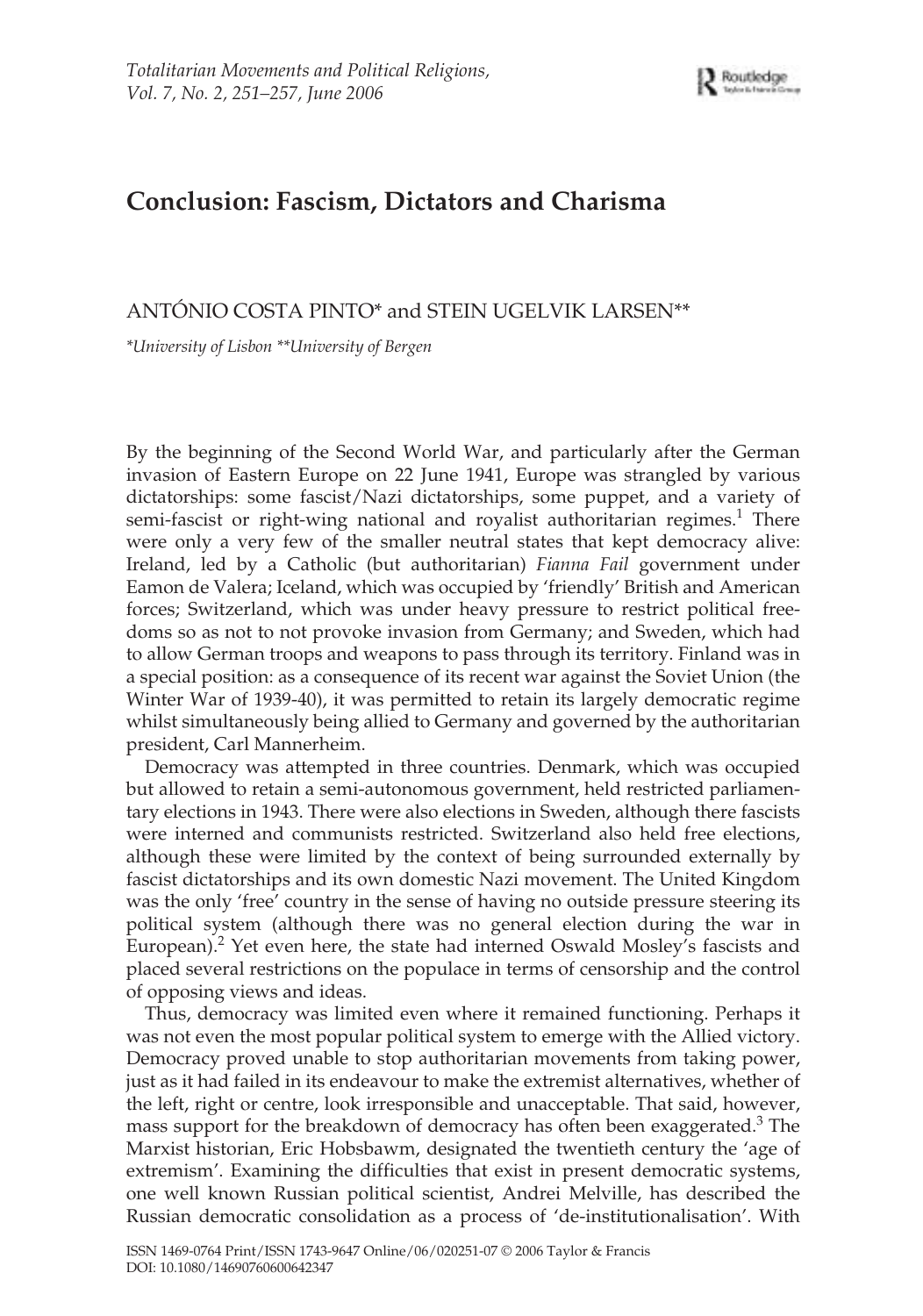this concept he contends that what is now taking place is a process of the 'personalisation' of politics, which involves moving away from stable democratic norms (such as institutions that give citizens predictable procedures and political accountability) towards a regime that functions with improvised decision-making processes, short-termism, and which depends on the president's individual manoeuvres.

This situation could describe the main topic of which this special issue is dealing, and which is succinctly described in Rainer Lepsius's essay on Germany.<sup>4</sup> His emphasis on the 'charismatisation' of political institutions illustrates how Hitler and his companions, through their implementation of the *Führerprinzip*, broke down most of the relevant democratic institutions, leaving decision-making to spontaneous acts by the *Führer* who ruled by so called 'multi-central' means that granted most of the lower level structures parallel institutions making the entire system unpredictable and internally confusing. With the spread of this 'charismatic' form of de-institutionalisation in mind, we could add to Hobsbawm's 'age of extremism' that the twentieth century was 'the age of charismatic rule'.<sup>5</sup> The beginning of the century was also marked by the rule of charismatic monarchs, emperors, and oligarchic 'strongmen' who were elected from restricted caucus parties; a tradition that continued in a less obvious manner after 1945. This is without even mentioning the continuation of both Franco's and Salazar's regimes in Southern Europe. It is in this context that this volume must be understood: as an analysis of how democratic rule was usurped through the 'charismatisation' of politics.

The two main and often contradictory impulses of early twentieth century Europe – identity and equality – were intensified, or at least ideologically stylised and simplified, by the 'charismatisation' of both the politics and the political systems of Europe. The dictators were the charismatic bearers of these two impulses, which were interpreted and often shaped into unrecognisable programmes. The regimes themselves were also 'charismatised' when their establishment was said to be a direct consequence of the need to fulfill the promises made by the new '*Führers*'. The basic structures of democracy, and even ideological support for democracy, were changed everywhere in interwar Europe, as even the non-dictatorial regimes sought to strengthen both external and internal security by placing restrictions on the exercise of some normal democratic freedoms as a result of the charismatisation of politics. This is an aspect of 'charismatisation' that we must emphasise very strongly: no European regime escaped the affects of 'charismatisation'. We illustrate also how this resulted in the establishment of a seemingly contradictory connection between cause and effect; how the widely accepted values of identity and equality could be turned into a brutal reality of dictatorship and expansionist war by charismatic (and often elected) leaders.

## **Understanding the Dynamics of Charisma**

Through all the essays above, and particularly Roger Eatwell's text on the development of charismatic thinking, $6$  the authors have touched upon an important distinction between three aspects of the charismatic 'calling': the individual leader, the followers, and the triggering event.

In order to succeed, all dictators depended upon the interplay within these three fields. Firstly, the dictator needed to install himself as a charismatic figure. Then he needed to appeal to his followers as a charismatic leader. Finally, he needed to 'locate' or 'invent' an event that demanded an unusual 'response' or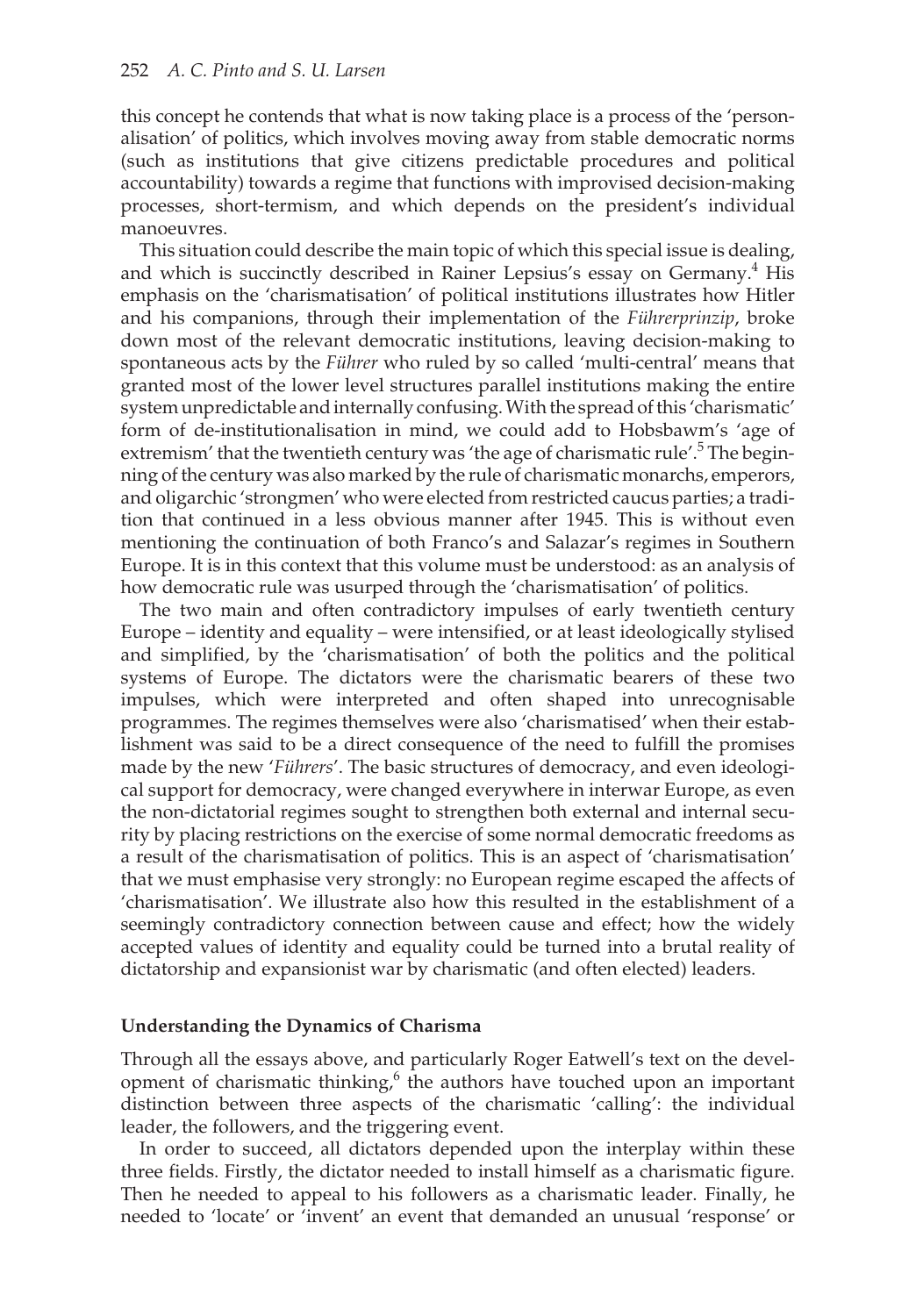

**Figure 1**. The Charismatic Triangle

'solution'. Every fascist dictator had to possess some individual abilities that made them 'extraordinary'.7 He needed followers to 'understand' or 'appreciate' and connect these qualities. Finally, there must be a situation or an event that which required these unusual abilities, or which could 'call' for the reconstruction of the regime in such a way as to allow the application of new solutions to problems. The charismatic triangle stresses the interplay between these poles. When authors in this collection examine individual dictators, they all touch upon the three poles in the triangle during different parts of their analyses.

The main reason for studying charismatic leadership is to find out how it varies within different contexts and different settings.<sup>8</sup> The inner dynamic between how the 'charismatisation' of the event can instigate a charismatic following and then induce the dictator into a particular charismatic appeal from above, is thus a central focus of analysis. We also examine how the initial, latent charismatic process came into being in the first place. When the charismatic dictator appears as a 'superhuman leader' in different countries, he is chosen by his followers because of their need to be led – because of his potential charismatic force – and only succeeds when the relevant event has happened, following which he is ready to present the 'calling' to wider circles of followers. Roger Eatwell has shown how success in this respect is dependent on the existence of four individual traits in each of the charismatic leaders, and four internal factors that are specific to the relevant society.9 The idea of 'the charismatic triangle' is to make explicit the dynamics of the interplay between the individual leader, the closed circles, and the triggering event that eventually gives the leader their success and leads to the breakdown of democratic order. Not every event can be a charismatic event, and not every individual can be a charismatic leader: it is the interplay at a precise moment that serves to resolve the issue, and this is not something that can be easily predicted.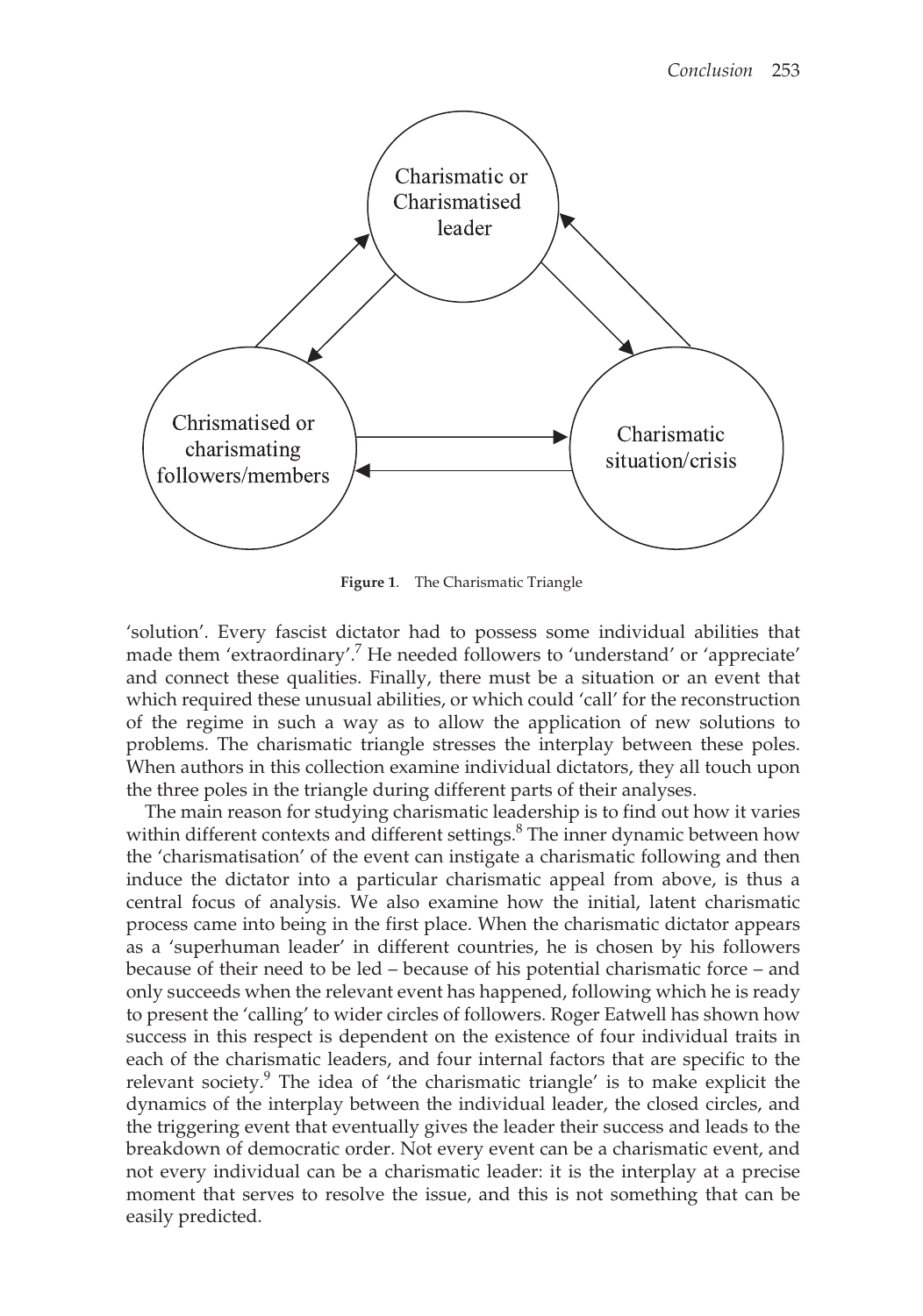In Germany there are several examples that can illustrate the dynamics of the 'charismatic triangle'. If we examine the burning of the Reichstag in 1933, it is direct evidence of how Adolf Hitler 'charismatised' a situation of internal threat to the German people from the Communists/Jews by deliberately falsifying the news of how events happened. It was all orchestrated to make the Germans – and particularly the NSDAP supporters – believe in the need to have a 'great' leader who would be capable of protecting them. In Italy the 'charismatisation' of an event can be seen in how the Fascists exploited the Abyssinian crisis of 1935.<sup>10</sup> Italy's subsequent withdrawal from the League of Nations was used by the Fascists to broaden support for Benito Mussolini. In Portugal, Antonio Salazar emerged as the country's 'saviour', preventing inevitable economic collapse, while in neighbouring Spain, Francisco Franco was the leader of the nationalist victory over 'communism'.

In Croatia, the glorification of the murders of King Alexander and the French Minister of Foreign Affairs, Jean Louis Barthou, by the Ustasha in 1934, as well as the death penalty imposed on Ante Pavelić, were typical charismatic events that gave support to the leader. If we take examples from Larsen's essay on Vidkun Quisling's Norway, we can further illustrate the usefulness of 'the charismatic triangle' model. Quisling was a charismatic leader 'from below', that is to say, he was made a '*Führer*' because many needed such a figure. However, he had to invent charismatic events, such as the 1935 'Trotsky Affair' and the 1939 decision to prolong parliament without recourse to fresh elections, in order to stimulate his followers and reactivate the charismatic bond.

## **Ideological Legitimacy: Adding a New 'Ideal' Type of Legitimate Rule or Domination**

From the beginning of this project, we accepted the implicit understanding among scholars studying fascist leaders that, since fascism was the single and most important inspiration for all these dictators, they would, over time, become increasingly similar in appearance and make similar strategic decisions. The ideology of fascism was thus a homogenising force that lay behind them, and explains why they can be compared. However, Max Weber's writings on charisma predated the 'age of ideology' that began with the mass appeal of the 1917 Russian Revolution. In Weber's famous 1919 lecture on 'the vocation of politics', because of the inherent weaknesses of the regimes that plunged Europe into the First World War, he expresses real support for the idea of some sort of rule by a 'strong man'. At that moment, the full force of Marxist-Leninist (not to mention fascist) ideology had yet to be understood. Perhaps if he knew then what we know now he would have added ideology as a fourth item on his famous list of forms of political authority (traditional, legal, and charismatic).<sup>11</sup> Of these three, however, there is no doubt that the question of charismatic rule has aroused much uncertainty and disagreement.<sup>12</sup> This doubt does not concern its central role in identifying why people obey, but rather it is concerned with the essence of the definition: what do we mean when we say that a leader has charisma; what is meant by the routinisation of charisma; and what are we claiming when we talk of the 'charismatisation' of a regime?

Our central concerns in starting this project were thus to decide on how a distinct ideological 'colour', or event, determined what kind of charisma a particular leader exerted, or will develop, whilst being put at the head of a distinct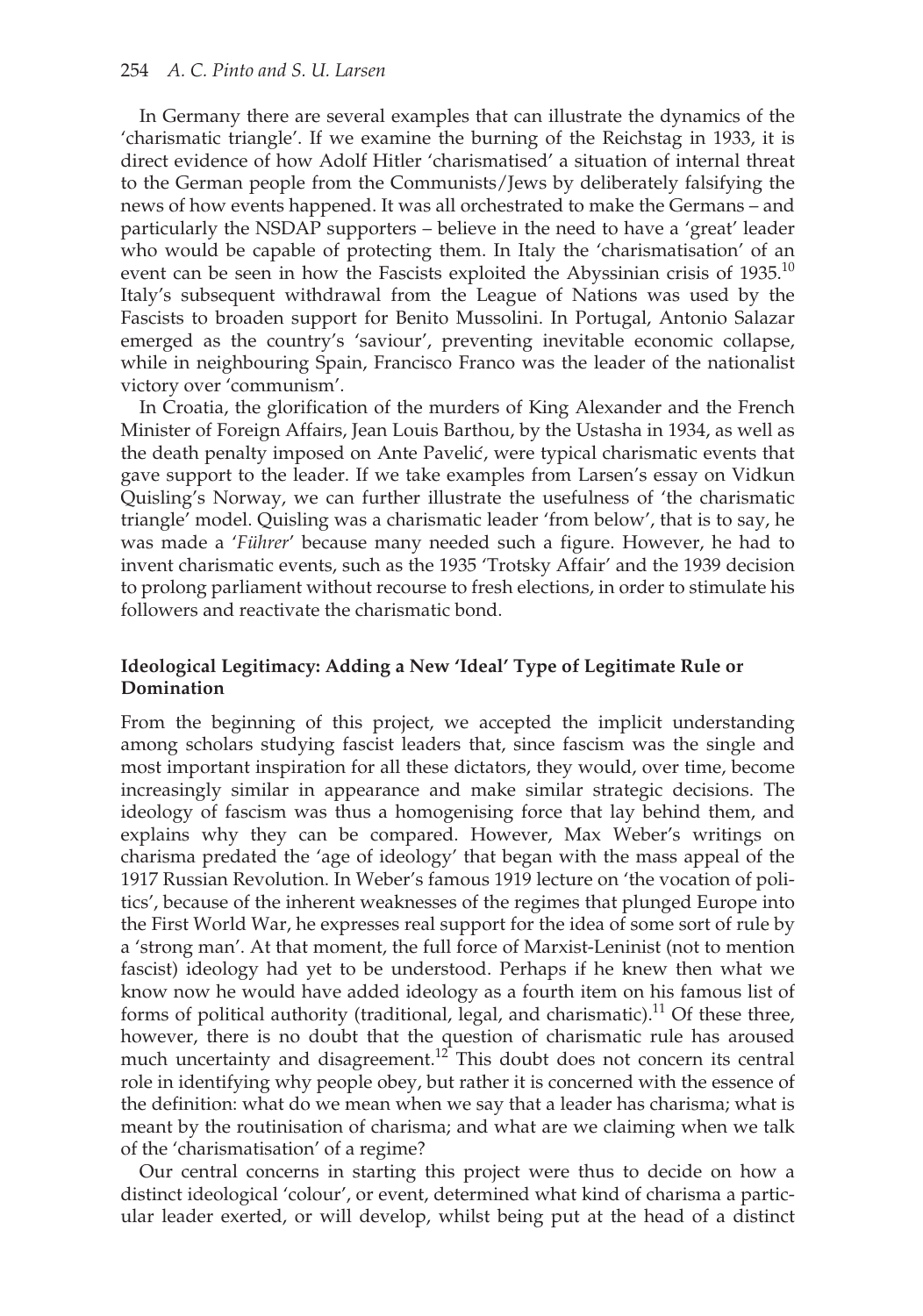fascist movement or regime. Did all fascist leaders behave in the *same manner*, and did they convey the *same message* to their national movements and audiences? More directly, can we claim that *ideology* (with its national characteristics) was the *main determining force* of the fascist leaders?

By asking this last question, we are well aware that we are talking about an 'ideal type'. We recognise that, in every case, the actual leadership types included different blends at different times of all three of Weber's 'ideal forms of domination', depending on the tasks and national traits before each dictator. Hitler used the greatness of the Reich as his traditional symbol, using legal and quasi-legal means to change the Weimar Constitution when he needed to. He also used his talent for delivering theatrical speeches to achieve desired psychological effects, whilst sticking to the goals of Nazism as the ultimate end for him and his party. The many ideas that were embedded within Nazism – *Blut und Boden*, *Kraft durch Freude* and the NSDAP's early 21-Point Programme – were necessarily intertwined with Hitler and his appearance as the German people's *Führer*. According to all public pronouncements, Hitler had a 'mission' and an ideological programme from which proceed: he was not simply seeking to further his own personal desire for power.

The idea of adding a fourth term to Weber's three ideal forms of political legitimacy extends our understanding of how the dictatorships could be established and 'accepted' so easily in interwar Europe. All the dictatorships analysed above based their rule and legitimised their power on the mix of traditional, legal (often quasi-legal) and charismatic domination; but they also had to give 'reasons' justifying their proposals to effect regime change from constitutional democracy to authoritarian rule. These reasons could include economic depression, military threat, fear of the containment of communist extremism from the Soviet Union, exalted fear of the Jews, fear of the unruly masses, and so on. All of these motives, however, are only 'negative' appeals for security. Positive legitimation had to come from the meaning and content of the dictatorship, that is, in its goals and plans for the future. It is within this aspect that the idea of introducing ideology as the fourth type of legitimate domination lies. People would not die for Josef Stalin or Vladimir Lenin as men, but they would die also for their belief in communism as an ideology.<sup>13</sup> To rule in the name of a given ideology was, therefore, the ultimate legitimacy for the regime, even if this ideology was interpreted and reinterpreted almost on the whim of the dictator. It is the political ideology that gives strength and 'reason' to the regime, and which embodies the ideas of *identity* and *equality*. Ideology gives its followers the definitive 'reason' for their individual support for the leader, as well as for their willingness to sacrifice themselves in order to fight for the 'cause'.

Table one below clarifies and simplifies these arguments, and illustrates the main differences between the four types of legitimate domination:

Today, Europe is free of dictatorships. This is a rather recent development, one which we hope will be durable. The study of the fascist dictatorships in this issue provides us with an opportunity to remind ourselves that this is a situation we should not take for granted, however. We must understand how the 'charismatisation' of politics may carry a serious challenge to democracy with it. In a way, 'charismatisation' is a direct contradiction of democracy, and those who today demand 'strong leadership' would do well to remember that, unlike institutionalised politics, there is no limit to (or defined measure for) what personalised rule may lead to. The comparative analysis of fascist, charismatic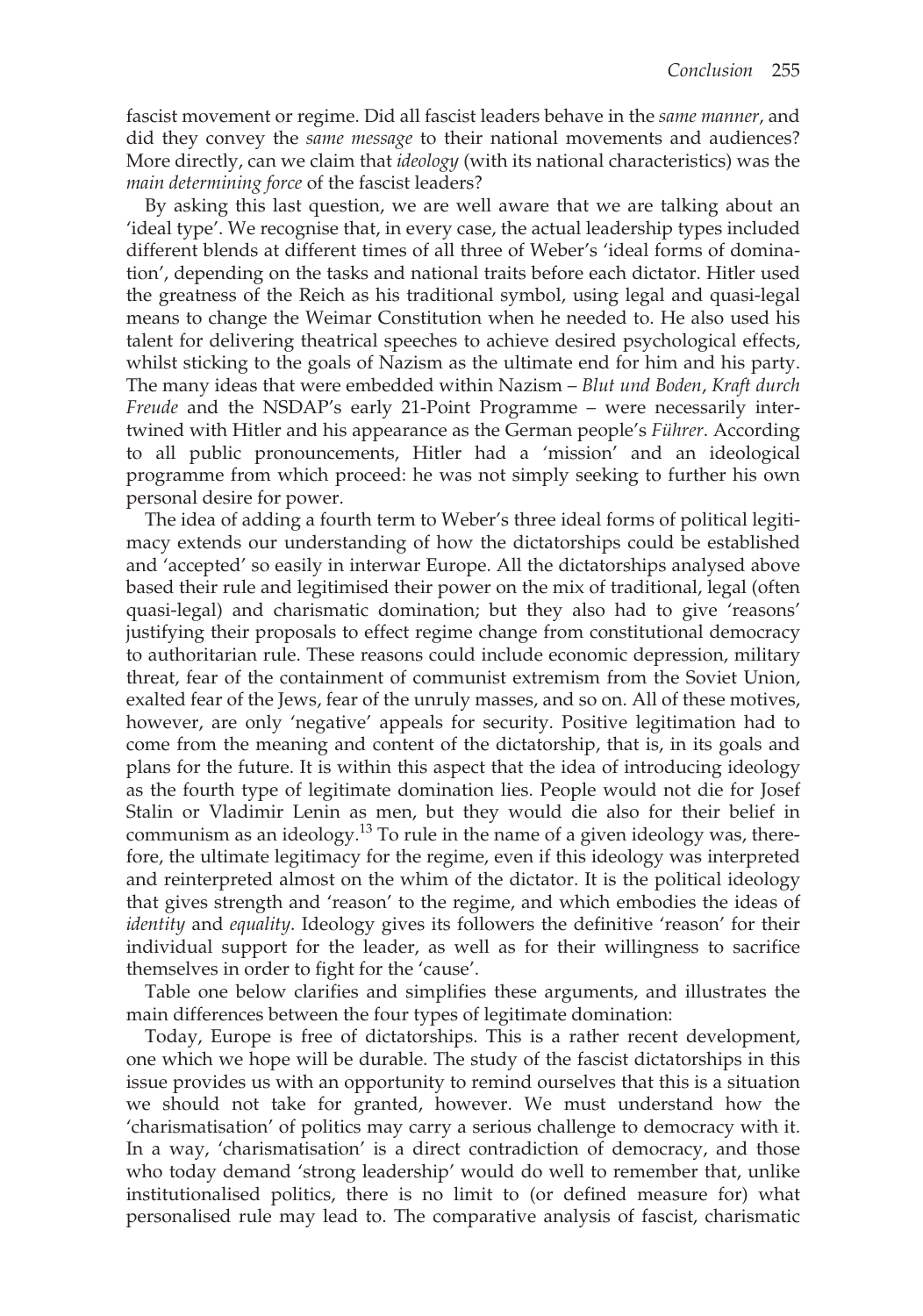| Legitimation of power | Basis in regime                                                                                                                                                                                                                          | Appearance of leader                                                                                                                                                                                                                                                    |
|-----------------------|------------------------------------------------------------------------------------------------------------------------------------------------------------------------------------------------------------------------------------------|-------------------------------------------------------------------------------------------------------------------------------------------------------------------------------------------------------------------------------------------------------------------------|
| Traditional authority | 'Habit': rule is legitimate because<br>power is invested in traditional<br>structures, such as a royal family,<br>religious leader, etc., or because<br>this is the only alternative.                                                    | Leaders carrying crosses, crowns,<br>books of honour and similar<br>mythical marks of ancient<br>traditions. Speaks on the<br>necessity of traditional bonds as<br>legitimising power.                                                                                  |
| Legal authority       | Reference to a 'contract': people<br>obey the laws and the rulers are<br>anchored in some sort of informal<br>or formal concession:<br>constitution, law book or<br>unbroken legal institutions.                                         | No specific appearance, but<br>usually in formal institutions<br>such as parliaments that identify<br>the legal duties and authority.                                                                                                                                   |
| Charismatic authority | 'Superstition': people obey the<br>leader because they believe they<br>possess extraordinary<br>capabilities. The leader appears<br>on special occasions wearing<br>specific clothing and making use<br>of special 'ceremonies', etc.    | <i>Führers</i> appear at mass rallies or<br>closed meetings bringing with<br>them 'messianic messages'<br>through which they seek to<br>convert audiences. The<br>enthusiasm among the listeners<br>and supporters also convince<br>them of the truth of their calling. |
| Ideological authority | 'Belief': followers trust the goals<br>and ends. People obey and<br>support the leaders and the<br>regime because they fulfill their<br>inner thoughts of what is right.<br>The leader is only an individual<br>who expresses this will. | Leaders always refer to party<br>programmes and specific<br>mythical signals when<br>legitimising decisions. Followers<br>publicly adhere to ideological<br>manifestos and oaths, and<br>implement them as part of their<br>daily life.                                 |

**Table 1.** Forms of Political Legitimation

leadership therefore carries an important lesson for both civil society and future generations of politicians.

We have underlined how the complex logic of the evil politics of dictatorships may be understood as an unintended consequence of what we have called 'positive ideological impulses' by pointing to the historical impact of liberalism and equality. In the end, we must remember that even 'good ideologies' can advance 'bad politics'.

This led us to a re-examination of Weber's basic ideal forms of political domination. Our conclusion is that the power of political leaders does not solely depend upon their being legitimised by traditional, legal, and charismatic means, but that the ideological platform to which they make systematic appeal is every bit as important, whether it be based on religious, national, ethnic, or 'leftright' political ideology or ideologies. The followers of Hitler, Mussolini, Quisling, Pavelić, Corneliu Codreanu, Philippe Pétain, and so on, must, therefore, be understood in the context of the legitimising role of ideology.<sup>14</sup> The 'content' of the leader's 'messianic message' added a great deal to the persuasive manner of his charisma.<sup>15</sup> All of the dictators studied here relied on some ideological elements of fascism, even if some of them came closer to the Fascist/Nazi 'ideal type' than others. When Miklós Horthy and Ion Antonescu sent their national armies into the Soviet Union in 1941, and while other fascist leaders elsewhere strongly supported efforts to recruit so-called 'volunteers' for the